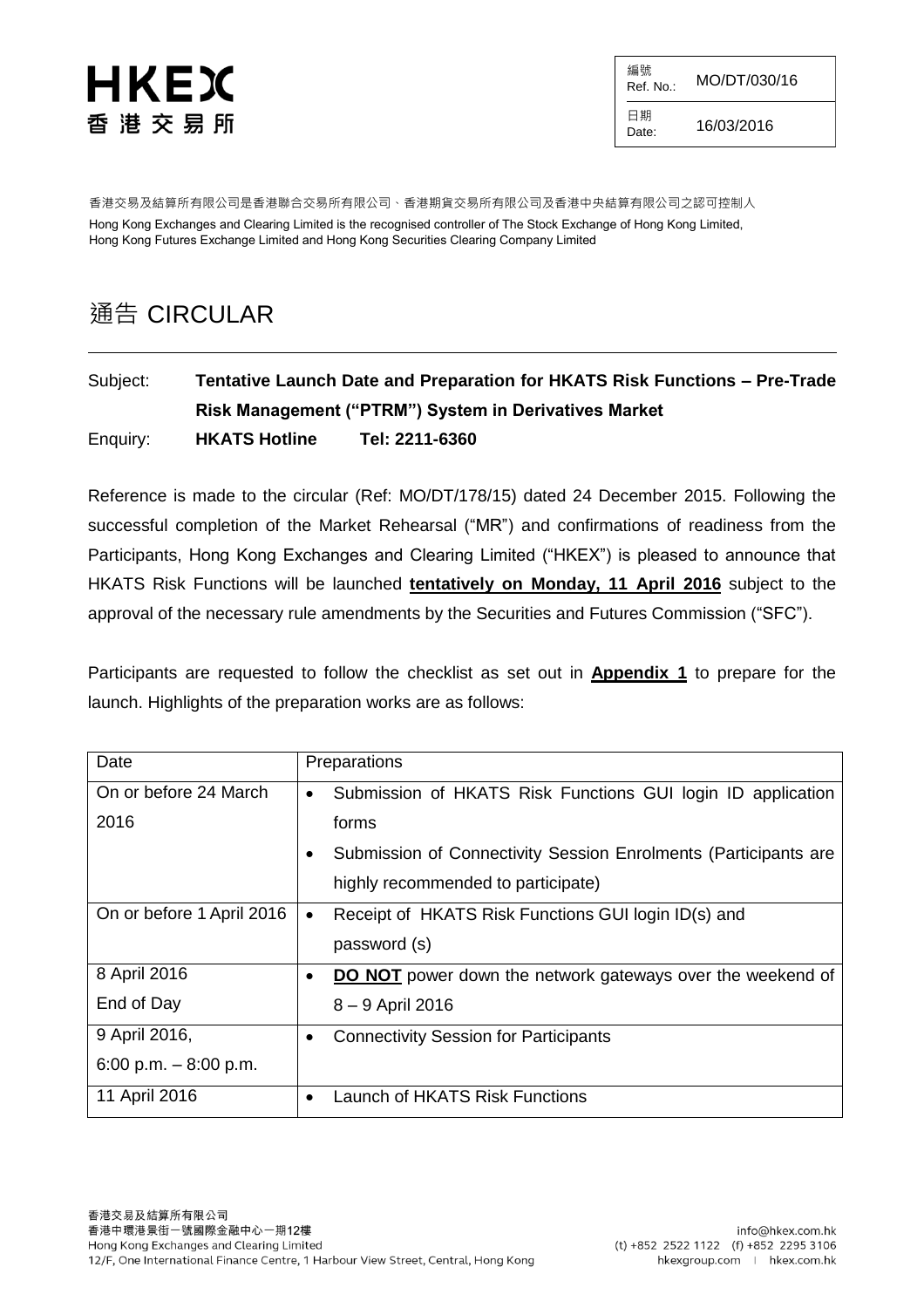# **1) Application for HKATS Risk Functions GUI login IDs (On or before 24 March 2016)**

The production HKATS Risk Functions GUI login ID(s) are ready for Participant's applications. Participants are requested to complete and return the "REQUEST FOR HKATS RISK FUNCTIONS ("PTRM") CONNECTION" form and the corresponding Form CA(s) for the assignment of Authorized Person(s) as set out in **Appendix 2** on or before 24 March 2016. HKATS Risk Functions GUI login ID(s) and password(s) will be distributed to the Responsible Officer(s) on or before 1 April 2016.

## **2) Connectivity Session (9 April 2016)**

Participants are requested **NOT** to power down the network gateways over the weekend of 8 - 9 April 2016. A connectivity session is scheduled on **Saturday, 9 April 2016** between **6:00 p.m. and 8:00 p.m.** for Participants to test the connectivity. Participants are highly recommended to participate to verify the connectivity of the HKATS Risk Functions using the infrastructure, network connection and PC settings that have been verified in the MR. Participants are required to fill in the enrolment form as set out in **Appendix 3** and return it to HKEX by 24 March 2016 for enrolment.

In addition, Participants are advised to verify the connectivity of their CLICK terminals and/or OAPI programs during the connectivity session.

## **3) Production Launch and Stabilization Period (11 – 22 April 2016)**

Participants will be able to login to the HKATS Risk Functions after the launch on 11 April 2016. The HKATS Risk Functions GUI will be fully functional. There will be a 2-week Stabilization Period and Participants are requested to note the followings during the Stabilization Period:

- i) Participants shall verify that the risk limits are set as default maximum values
- ii) All the Trading IDs of a Participant Mnemonic are grouped under the Base Pre-Trade Limit Group ("PTLG")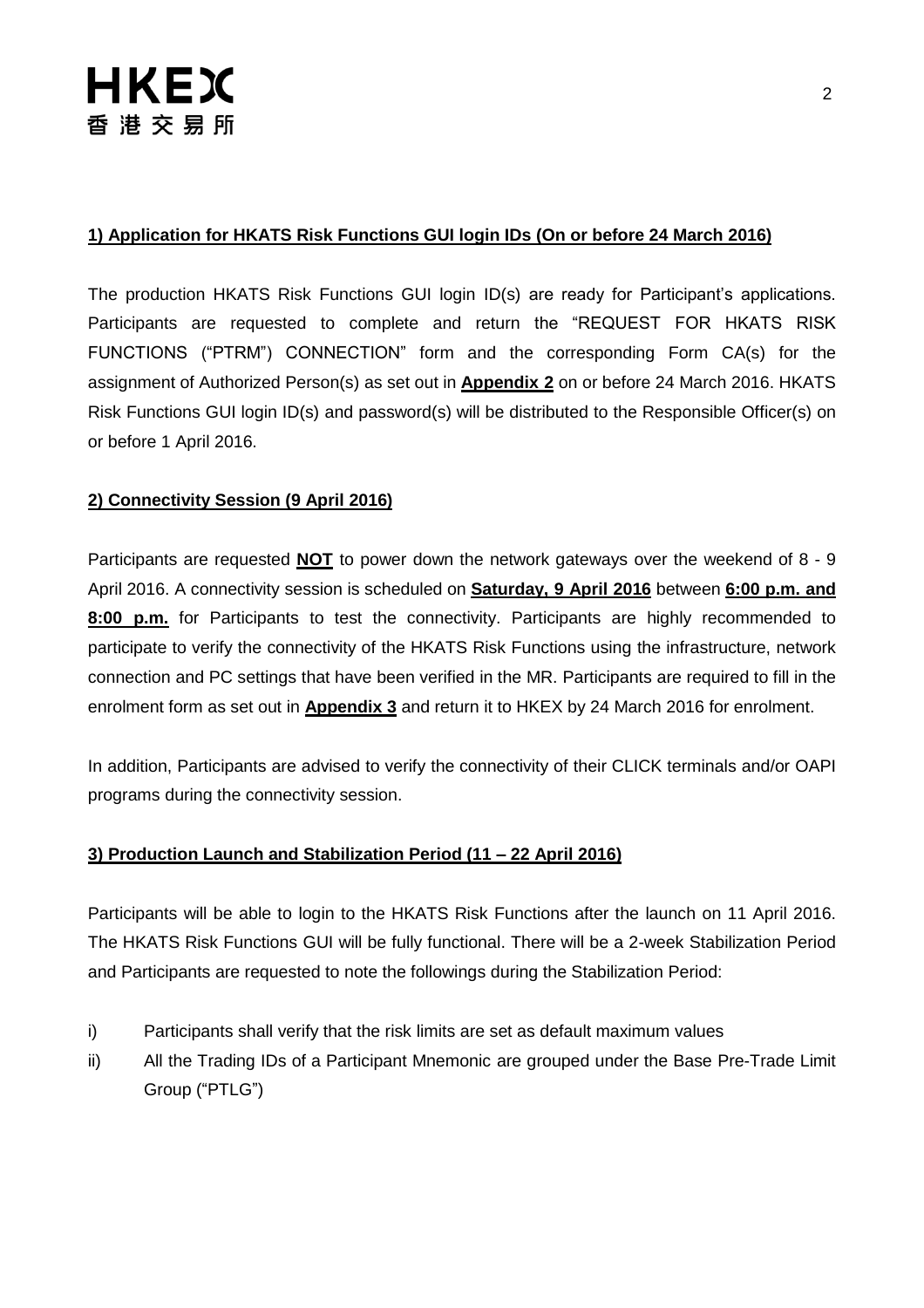During the Stabilization Period, in the unlikely situation that the upgraded software encounters irreparable incidents, HKEX may, as a last resort, trigger a fallback procedure to revert to the previous version of HKATS in order to resume the trading and clearing services for the derivatives markets. All emergency announcements will be made through Market Messages, Exchange News Systems ("ENS") and other available communication channels. Please note that the fallback arrangement will only be applicable during the Stabilization Period. A detailed fallback arrangement is set out in **Appendix 4**.

# **4) Post-Launch and the Calibration Period**

After the launch, a 6-month Calibration Period will be allowed for Participants to update risk limits for their corresponding PTLGs. Utilization Reports will be provided through DCASS Terminals to assist Participants in determining the appropriate risk limits. Participants shall have a full assessment and **are requested to submit a notification to HKEX before applying the risk limits for the first time**. Details of arrangement will be announced in due course.

The Exchange would like to thank all Participants for their participation in all the tests and their supports to the launch of HKATS Risk Functions for the derivatives market.

Sanly Ho Head Derivatives Trading Markets Division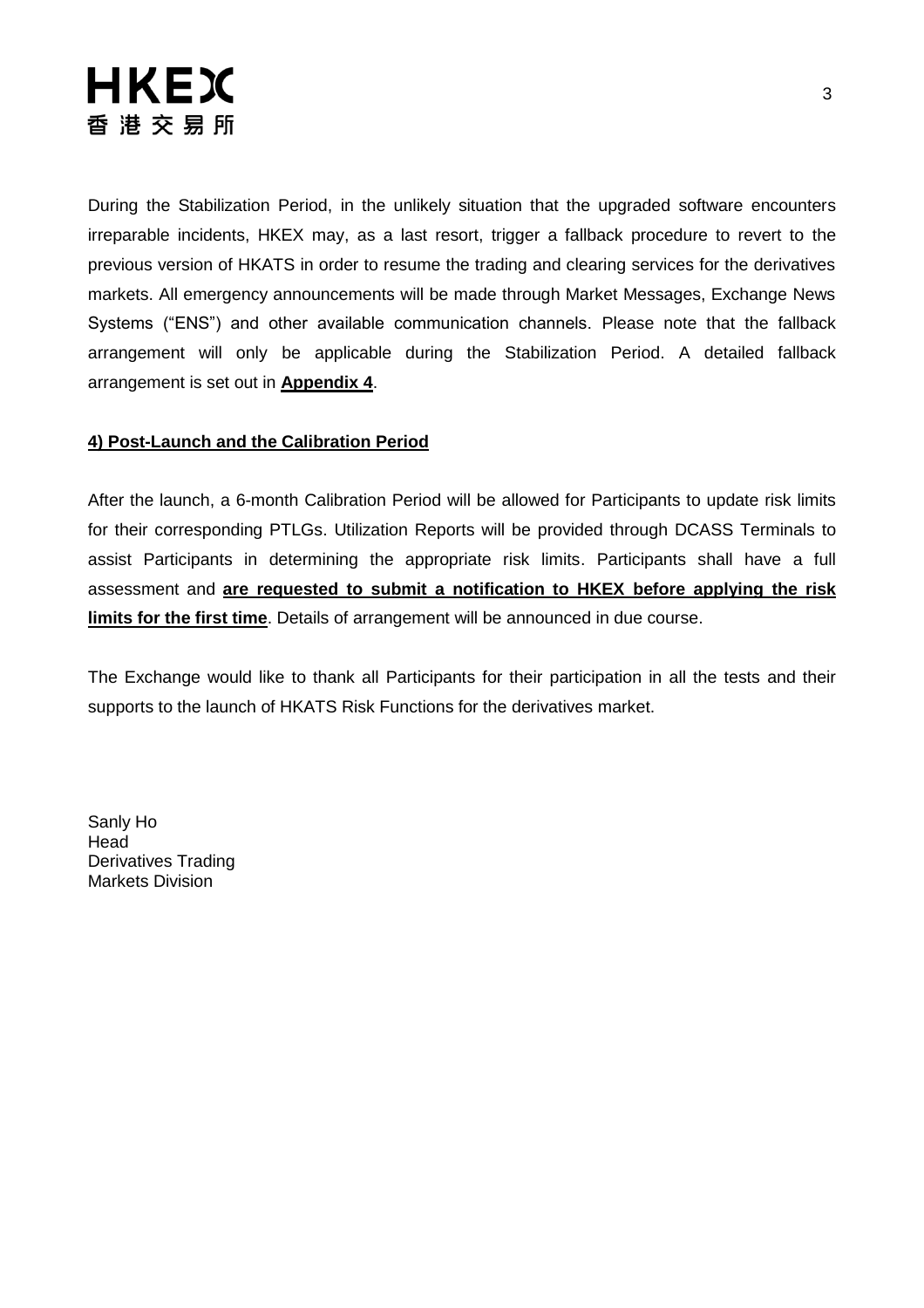# **Checklist – Preparations for the Launch of HKATS Risk Functions on 11 April 2016**

|     | <b>Items to be checked</b>                                                          | √ |
|-----|-------------------------------------------------------------------------------------|---|
| (A) | Before 9 April 2016                                                                 |   |
| 1.  | Submission of forms on or before 24 March 2016:                                     |   |
|     | Submit the forms set out in Appendix 2:                                             |   |
|     | "REQUEST FOR HKATS RISK FUNCTIONS ("PTRM")<br>i)                                    |   |
|     | <b>CONNECTION"</b>                                                                  |   |
|     | "Form CA(s)"<br>ii)                                                                 |   |
|     | for the application of production HKATS Risk Functions GUI login ID(s)              |   |
|     | Submit the enrolment form set out in <b>Appendix 3</b> for the connectivity         |   |
|     | session on 9 April 2016                                                             |   |
|     | <b>Confirmation of HKATS Risk Functions login IDs and passwords:</b>                |   |
|     | Received production HKATS Risk Functions login IDs and passwords                    |   |
|     | on or before 1 April 2016                                                           |   |
| 2.  | On 8 April 2016 End of Day:                                                         |   |
|     | Keep the network gateways power up over the weekend                                 |   |
| (B) | During the Connectivity Session on Saturday, 9 April 2016                           |   |
| 3.  | Arrange the dedicated PC(s) with settings verified in Market Rehearsal for the      |   |
|     | connectivity session                                                                |   |
| 4.  | Open Internet Explorer                                                              |   |
| 5.  | In the URL, type the gateway hostname and port assigned per HKATS Risk<br>$\bullet$ |   |
|     | Functions login ID with "https" as the protocol identifier                          |   |
|     | If the connection is successful, the screen "Nasdaq - Genium INET<br>$\bullet$      |   |
|     | TradeGuard" will appear on the browser                                              |   |
|     | Participants are requested to test the connectivity of the assigned primary         |   |
|     | gateway(s) only                                                                     |   |
| 6.  | Click on the screen and the login window for HKATS Risk Functions will              |   |
|     | subsequently appear (the connectivity test is considered as successful at this      |   |
|     | point)                                                                              |   |
| 7.  | Login HKATS with Click terminals and / or OAPI programs with existing               |   |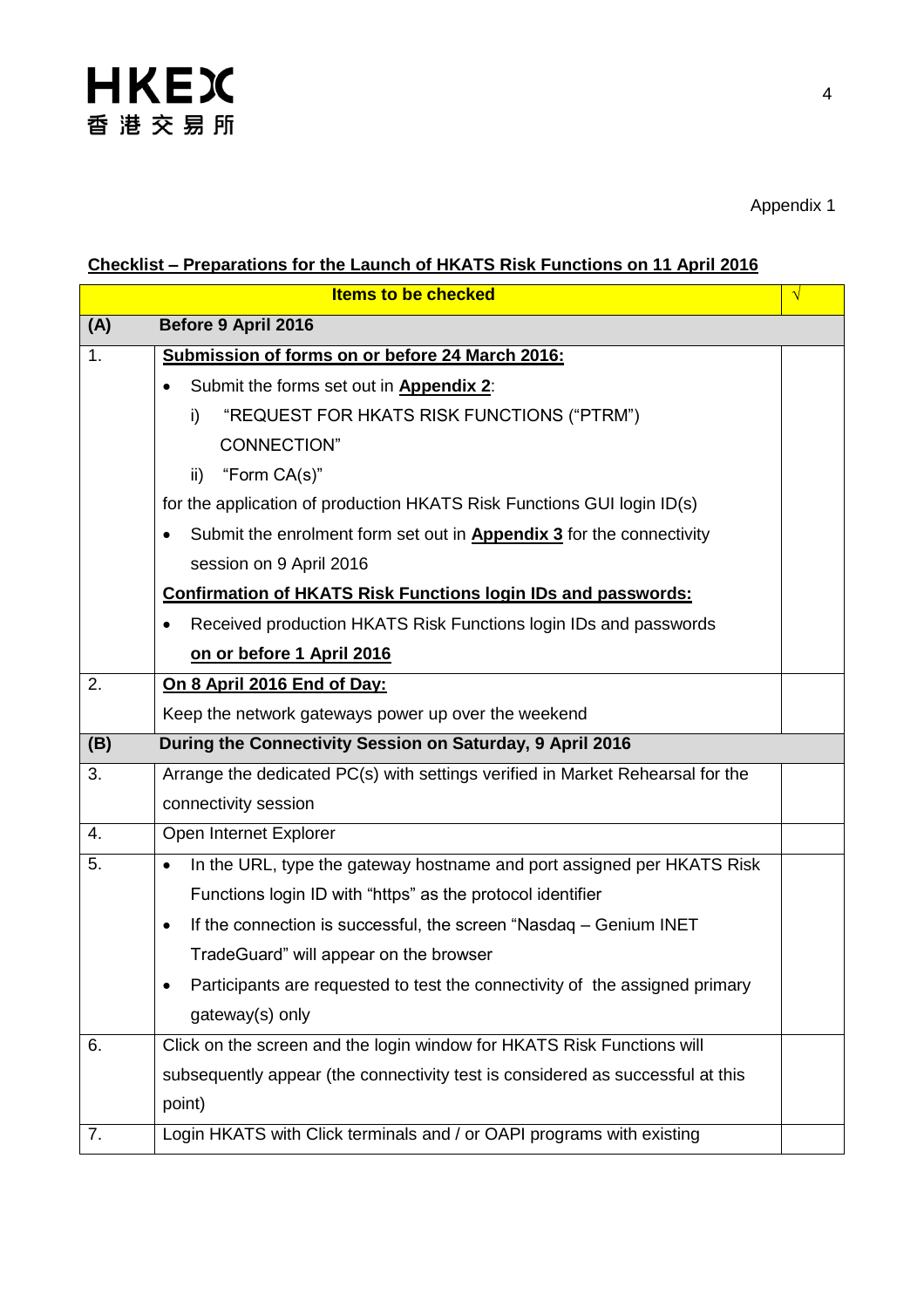|                   | usernames and passwords                                                                  |  |
|-------------------|------------------------------------------------------------------------------------------|--|
| (C)               | Production Launch and During the Stabilization Period, 11 to 22 April 2016               |  |
| 8.                | Login HKATS Risk Functions GUI with the assigned gateway hostname and                    |  |
|                   | port                                                                                     |  |
|                   | No change of login information in existing CLICK terminals and / or OAPI                 |  |
|                   | programs                                                                                 |  |
| 9.                | Check all the data shown in the GUI being correctly set:                                 |  |
|                   | All risk limits are set at their maximum values by default                               |  |
|                   | All Participant Trading IDs are found under the Base PTLG under the correct<br>$\bullet$ |  |
|                   | <b>Participant Mnemonic</b>                                                              |  |
| (D)               | The Calibration Period, a 6-month period after Production Launch                         |  |
| 10.               | Reminders to Participants after the launch:                                              |  |
|                   | Participant shall notify HKEX before inputting their risk limits the first               |  |
|                   | time into HKATS Risk Functions                                                           |  |
|                   | <b>Participants shall notify HKEX after executions on Emergency Buttons</b>              |  |
| 11.               | Participants are recommended to start setting up their own PTLG(s), if                   |  |
|                   | necessary, and leave all risk limits at their default maximum values                     |  |
| $\overline{12}$ . | Participants start to review their risk limits for each PTLG(s) created. Two PTRM        |  |
|                   | reports (Audit and Utilization) will be made available from 11 April 2016 via            |  |
|                   | DCASS Terminal. Participants are recommended to download the reports for                 |  |
|                   | their own records and audit purposes. For more information about the reports,            |  |
|                   | Please refer to Appendix H of "HKATS Risk Functions User's Guide"                        |  |
| (E)               | <b>End of Calibration Period</b>                                                         |  |
| 13.               | Subsequent reviews will be conducted by HKEX on the reasonableness of                    |  |
|                   | risk limits set by Participants. Details of arrangement will be announced in             |  |
|                   | due course                                                                               |  |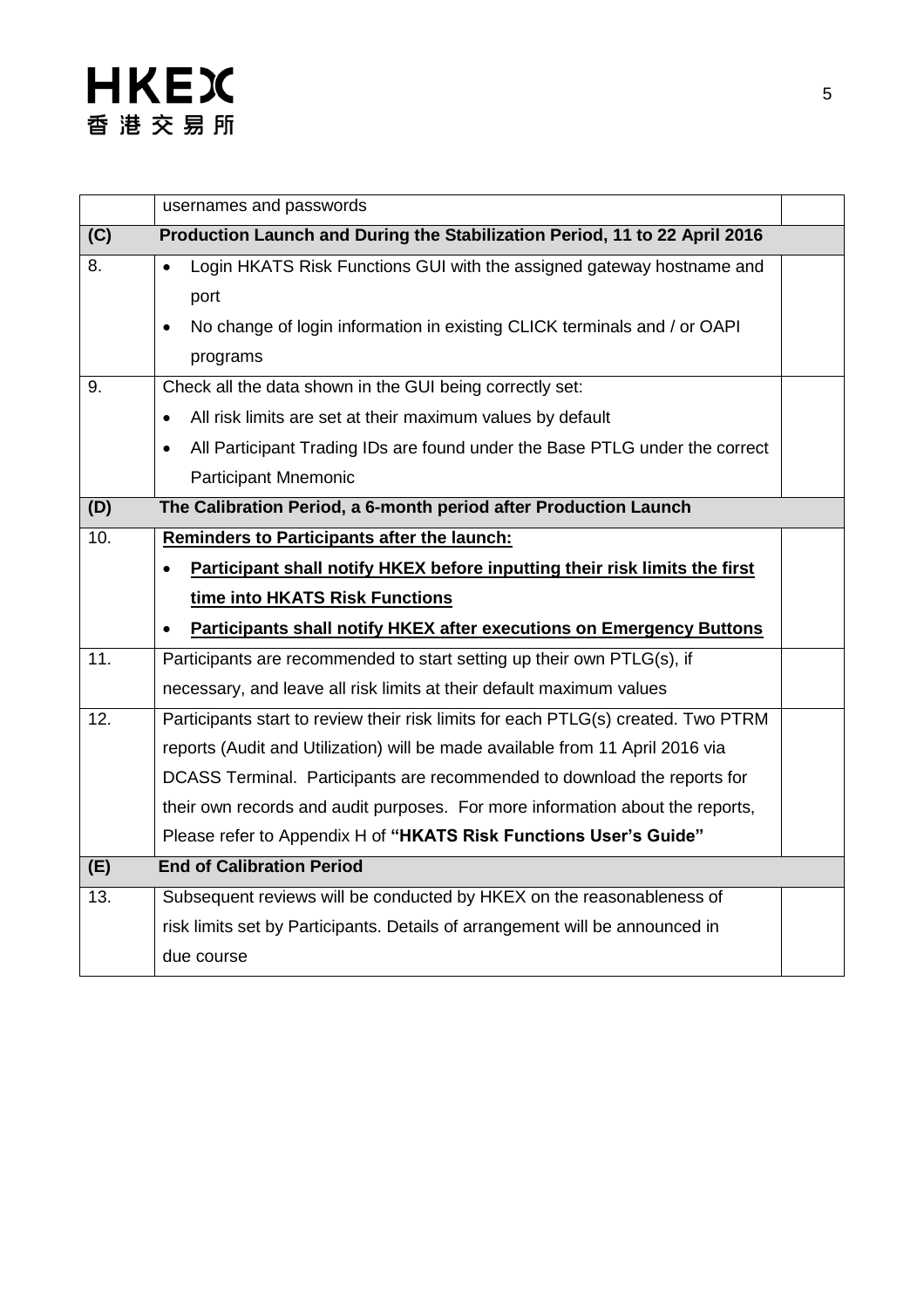

Appendix 2

# **HONG KONG FUTURES EXCHANGE LTD / THE STOCK EXCHANGE OF HONG KONG LTD**

**(A wholly owned subsidiary of Hong Kong Exchanges and Clearing Ltd)**

| 6/F Two Exchange Square | Fax:     | 2877 0017                |
|-------------------------|----------|--------------------------|
| 8 Connaught Place       | Hotline: | 2211 6360                |
| Central, Hong Kong      | Email:   | ClickSupport@hkex.com.hk |

#### REQUEST FOR HKATS RISK FUNCTIONS ("PTRM") CONNECTION

| <b>Particulars of Exchange Participant</b> |  |                                        |                          |  |  |
|--------------------------------------------|--|----------------------------------------|--------------------------|--|--|
| Mnemonic                                   |  | <b>Participant Name</b>                |                          |  |  |
|                                            |  |                                        |                          |  |  |
|                                            |  |                                        |                          |  |  |
| □ HKFE Participant                         |  | □ Options Trading Exchange Participant | (Please choose one only) |  |  |

| <b>Contact Person</b> |        |     |
|-----------------------|--------|-----|
| Name                  | Tel    | Fax |
| Position              | E-mail |     |

**Services Required** (Please tick the box for the appropriate service required.)

| $\Box$ Installation / $\Box$ Termination of HKATS Risk Functions Connection                             |                                                                |  |  |  |
|---------------------------------------------------------------------------------------------------------|----------------------------------------------------------------|--|--|--|
| Number of connection for Risk Limit Managers :                                                          | (for Participants who clear trades by themselves)              |  |  |  |
| Number of connection for Trading Units:                                                                 | $($ for trading group : $\_\_\_\_\_\_\_\_\_\$ e.g. XYZ, XYZAA) |  |  |  |
| (Please specify the trading group in the column "No. of new usernames requested" in Part II of Form CA) |                                                                |  |  |  |
| Site Connected:                                                                                         | (e.g. 01)                                                      |  |  |  |
| Intended Effective Date:                                                                                |                                                                |  |  |  |
| Fee <sup>Note 1</sup> : HKD1,000 per connection per month                                               |                                                                |  |  |  |

\_\_\_\_\_\_\_\_\_\_\_\_\_\_\_\_\_\_\_\_\_\_\_\_\_\_\_\_\_\_ \_\_\_\_\_\_\_\_\_\_\_\_\_\_\_\_\_\_\_\_ Signature of Responsible Officer Date with company chop

\_\_\_\_\_\_\_\_\_\_\_\_\_\_\_\_\_\_\_\_\_\_\_\_\_\_\_\_\_\_ Name of Responsible Officer

Note 1: HKEX will free the HKATS Risk Functions connection fees for the first 3 connections for each Exchange Participant Note 2 : Completed application form should be sent to HKEX by fax at 2877 0017 or by email at [ClickSupport@hkex.com.hk](mailto:ClickSupport@hkex.com.hk)

| For HKEX use only |                       |    |                     |             |         |
|-------------------|-----------------------|----|---------------------|-------------|---------|
| FE / SE           | Signature<br>Verified | EP | Workstation Name(s) | Reviewed by | Remarks |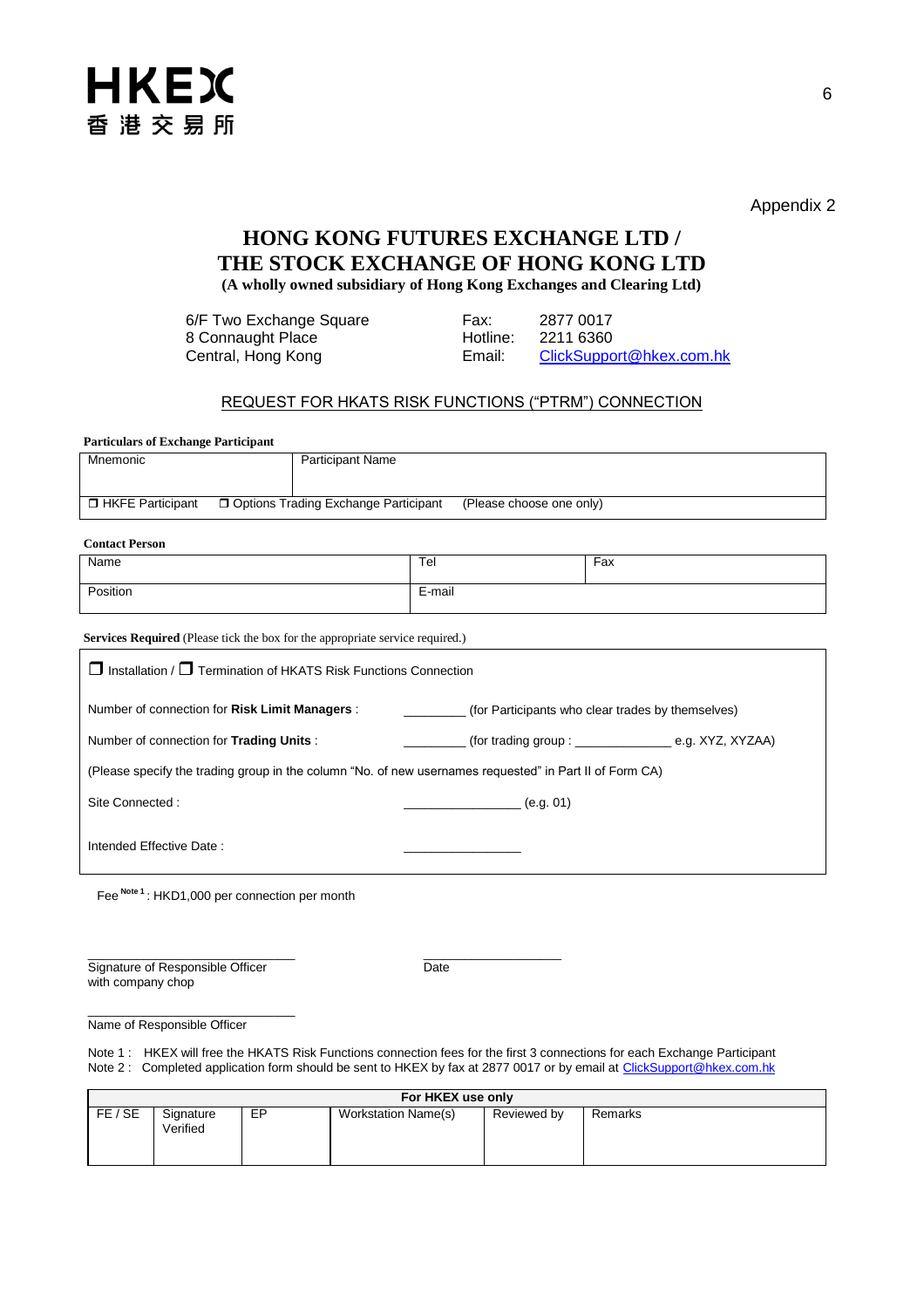

Form CA

# **HONG KONG FUTURES EXCHANGE LIMITED**

**(A wholly-owned subsidiary of Hong Kong Exchanges and Clearing Limited)**

6/F Two Exchange Square<br>
8 Connaught Place<br>
8 Connaught Place<br>
17 Connaught Place<br>
18 Connaught Place<br>
18 Connaught Place<br>
18 Connaught Place Central, Hong Kong

Fax : 2877 0017 / 2509 0724

### HKATS USERNAMES FOR ACCESS TO HKATS

#### **PARTICULARS OF EXCHANGE PARTICIPANT**

| Mnemonic | Participant Name |
|----------|------------------|
|          |                  |
|          |                  |
|          |                  |
|          |                  |

#### **CONTACT PERSON**

| Name     | Tel    | Fax |
|----------|--------|-----|
| Position | E-mail |     |

#### **Part I – Request for additional HKATS usernames**

We hereby request the Exchange to issue **\_\_\_\_\_\_** additional HKATS Username(s) to access HKATS. We acknowledge that such HKATS Username(s) is/are issued by the Exchange at its absolute discretion and may be revoked or suspended by the Exchange.

| Name of Responsible Officer | Office tel no. | Mobile phone no. | E-mail Address |
|-----------------------------|----------------|------------------|----------------|
|                             |                |                  |                |
|                             |                |                  |                |

#### **Part II – Details of Authorized Persons (for addition of HKATS Usernames and change of contact person)**

We hereby notify the Exchange that in addition to our Responsible Officers, the Exchange may contact the Authorized Persons listed in the tables below in relation to our access to HKATS.

| Existing       | CLICK/           | Name of Authorized | First 4     | Office tel no. | Mobile phone |
|----------------|------------------|--------------------|-------------|----------------|--------------|
| username / No. | <b>OAPI</b>      | Person             | digits of   |                | no.          |
| of new         | /HKATS           |                    | <b>HKID</b> |                |              |
| usernames      | <b>Risk</b>      |                    | card $/$    |                |              |
| requested      | <b>Functions</b> |                    | passport    |                |              |
|                | user (only       |                    | no.         |                |              |
|                | for any          |                    |             |                |              |
|                | request of a     |                    |             |                |              |
|                | new              |                    |             |                |              |
|                | username)        |                    |             |                |              |
|                |                  |                    |             |                |              |
|                |                  |                    |             |                |              |
|                |                  |                    |             |                |              |
|                |                  |                    |             |                |              |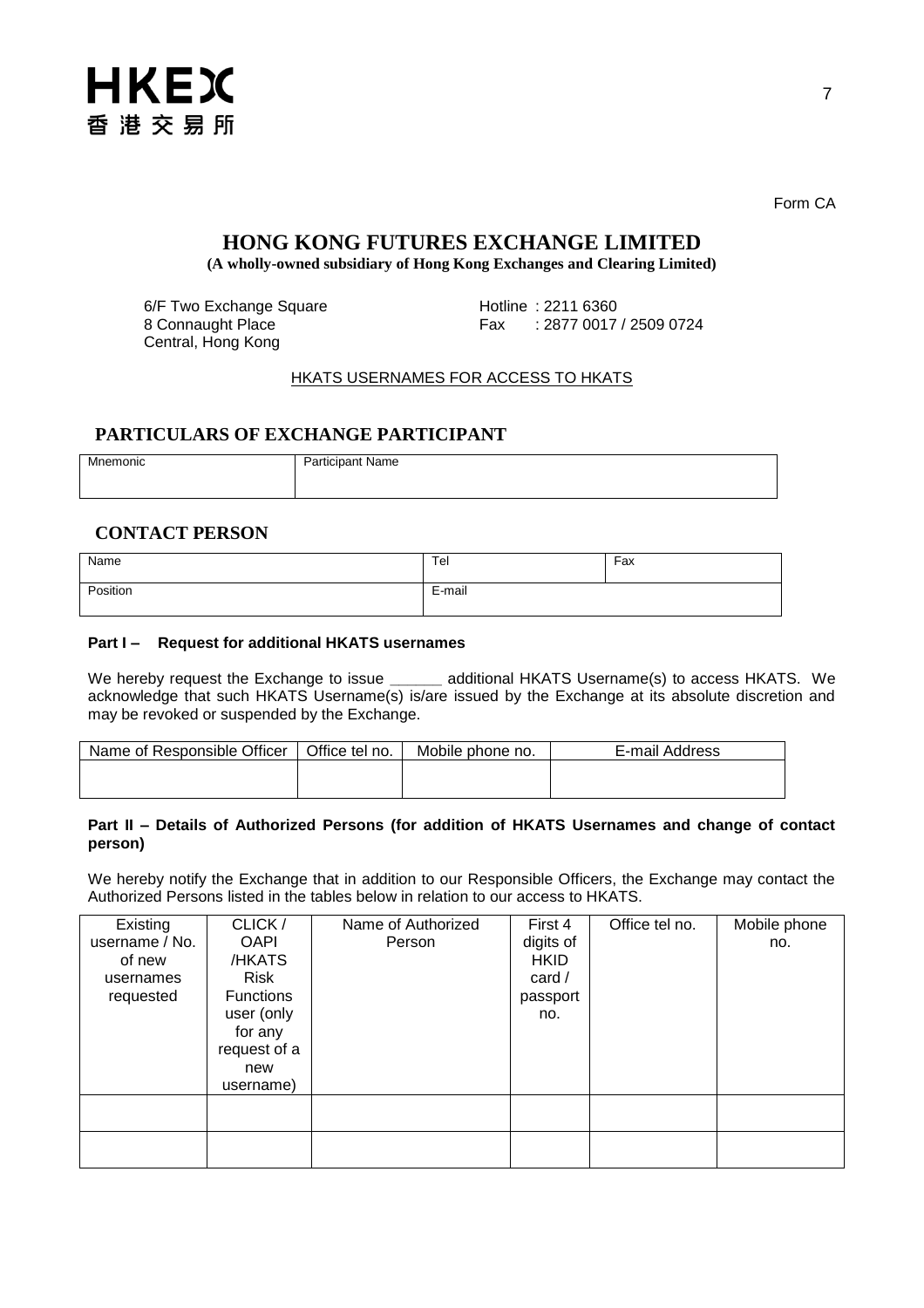#### **Part III – Deletion of HKATS Usernames**

We hereby request for the deletion of the HKATS Username(s) set forth in the table below with effect from the date(s) specified. The Authorized Person(s) of such HKATS Usernames are also listed for the Exchange's information.

| <b>HKATS Username</b> | Effective date | <b>Current Authorized Person</b> |
|-----------------------|----------------|----------------------------------|
|                       |                |                                  |
|                       |                |                                  |
|                       |                |                                  |
|                       |                |                                  |
|                       |                |                                  |
|                       |                |                                  |
|                       |                |                                  |
|                       |                |                                  |

We undertake to notify the Exchange immediately of any changes in the information provided above.

For and on behalf of

**\_\_\_\_\_\_\_\_\_\_\_\_\_\_\_\_\_\_\_\_\_\_\_\_\_\_** [Name of Exchange Participant]

\_\_\_\_\_\_\_\_\_\_\_\_\_\_\_\_\_\_\_\_\_\_\_\_\_\_\_\_\_\_ \_\_\_\_\_\_\_\_\_\_\_\_\_\_\_\_\_\_\_\_ Signature of Responsible Officer **Date** Date with company chop

\_\_\_\_\_\_\_\_\_\_\_\_\_\_\_\_\_\_\_\_\_\_\_\_\_\_\_\_\_\_ Name of Responsible Officer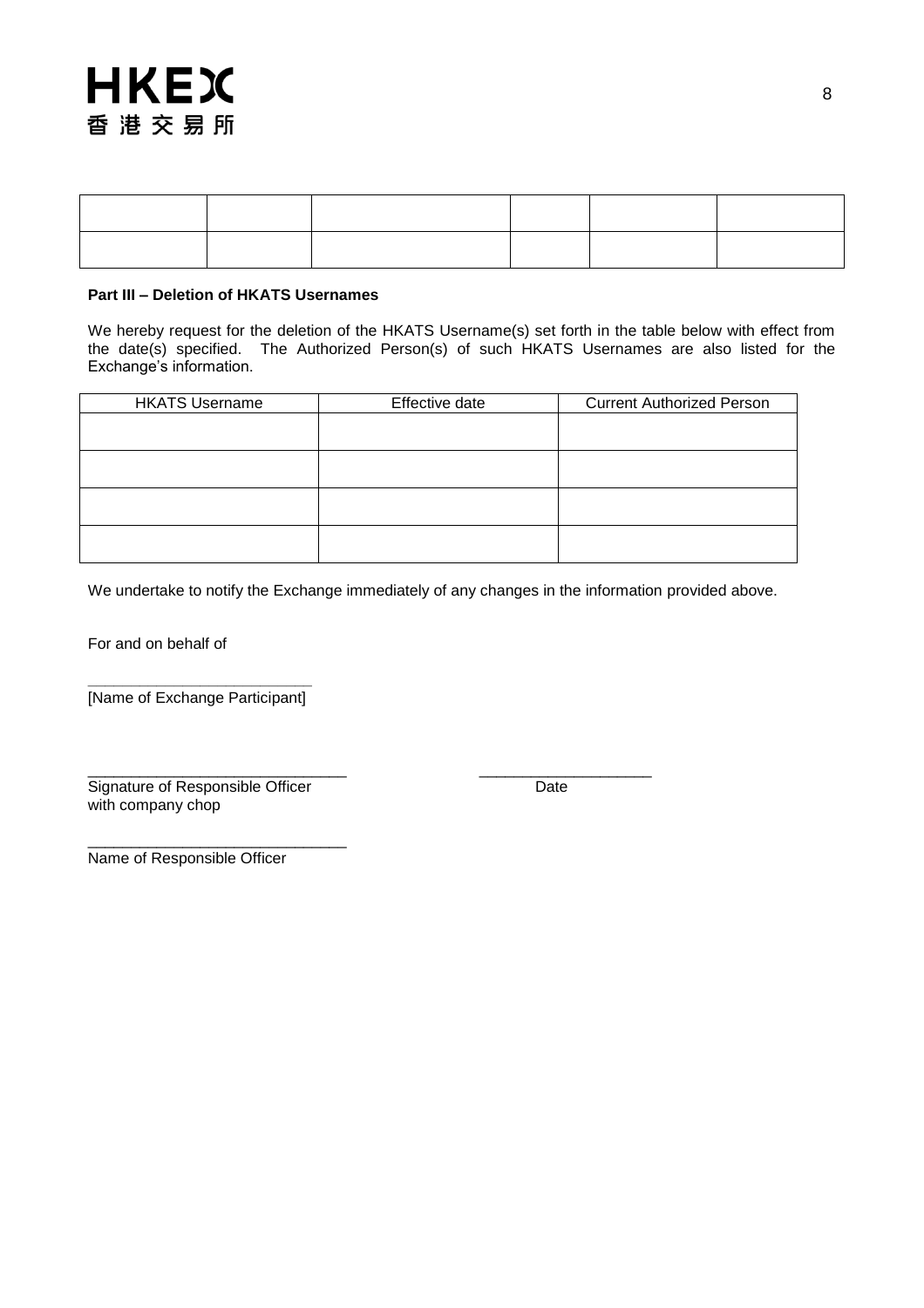

Connectivity Session Enrolment Form for the Launch of HKATS Risk Functions

To: Derivatives Trading, Markets Hong Kong Exchanges and Clearing Limited

| Email:                | ClickSupport@hkex.com.hk |
|-----------------------|--------------------------|
| Fax No∴               | 2509 0724 or 2877 0017   |
| <b>HKATS Hotline:</b> | 2211 6360                |

From: Participant Name: \_\_\_\_

- □ We will not participate in the connectivity session on Saturday, 9 April 2016
- $\Box$  We will participate in the connectivity session between 6:00 p.m. and 8:00 p.m. on Saturday, 9 April 2016. The contacts for the connectivity session are as follows:

|   | Name | Phone no. | Mobile no. | Email |
|---|------|-----------|------------|-------|
|   |      |           |            |       |
| _ |      |           |            |       |

- Completed form should be returned by fax at 2509-0724 or 2877-0017 or email to [ClickSupport@hkex.com.hk](mailto:ClickSupport@hkex.com.hk) **on or before Thursday, 24 March 2016**.
- Exchange Participants are advised to keep the completed enrolment form for record.
- There is no order input session during the connectivity session.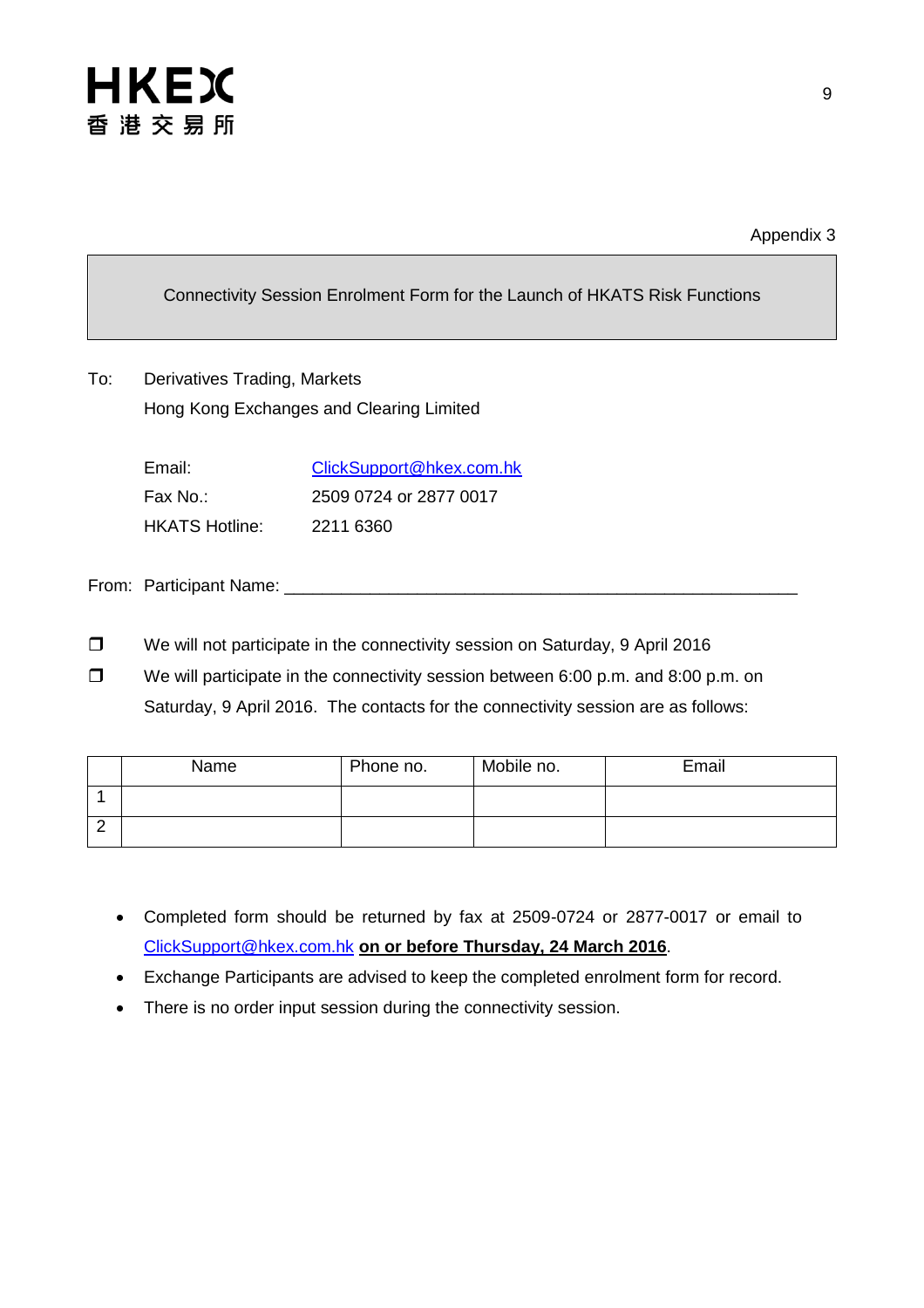

Appendix 4

# **Fallback Arrangement**

The fallback procedures are only applicable during the stabilization period, i.e., the first two weeks after HKATS upgrade from 11 to 22 April 2016. In the event of any critical issues arising, HKEX will investigate the cause and try to rectify the situation by all available means. In case that it is necessary to fallback, HKEX will switch HKATS to the previous non-HKATS Risk Functions version internally and inform Participants upon the completion of the switching process. The fallback procedures are estimated to take about 3 hours to complete. Subject to the triggering time of the fallback procedures, the trading and clearing services may be suspended for remaining trading hours of the day.

# **1. Communication channels in case of fallback**

Participants will be informed once the fallback decision is made and upon completion of the switching process. The fallback schedule, estimated resumption time of the previous non-HKATS Risk Functions version and the opening schedules of all markets will be communicated through Market Messages, Exchange News System ("ENS") and other available communication channels.

## **2. Participants' arrangement**

Once the fallback is completed, Participants shall use current version of Click terminals, OAPI programs and DCASS Terminals<sup>1</sup> to login again. There will be no change in the login IDs and passwords due to the fallback. Existing login IDs and passwords shall be used.

## **3. Actions to be taken after fallback**

*i) Establishment of Connections to HKATS*

 1 There is no version change on DCASS due to the launch of HKATS Risk Functions